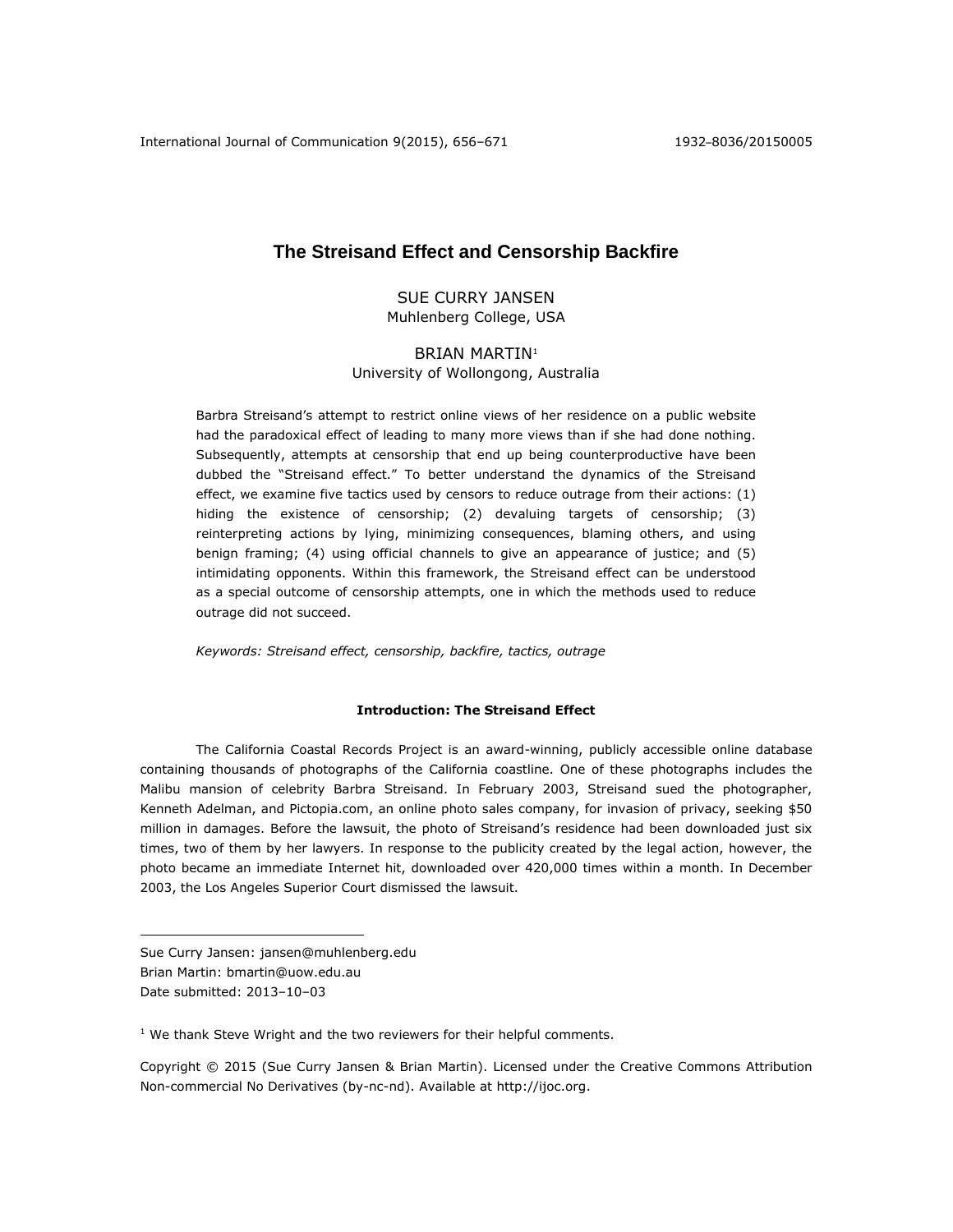$\overline{a}$ 

If Streisand had not called attention to the photograph, few people would have been aware of its existence, but her attempt to have it removed had the unintended effect of publicizing the photograph's existence and generating enormous interest in it. Streisand had reasonable concerns about her privacy and safety, but she was nonetheless demanding special treatment as a celebrity and seeking excessive damages.<sup>2</sup>

The Streisand case triggered awareness of analogous instances in which attempts to suppress information had the unintended consequence of stimulating greater demand for information than would have occurred if no action had been taken. Streisand was unlucky enough to have her name attached to this phenomenon by Mike Masnick (2005), founder of the blogging group *Techdirt*, who used it to describe cases of legal overreach by trademark and copyright holders. The term quickly gained traction on the Internet as users identified similar cases, and a Wikipedia page was created specifically to catalogue a growing list of examples.

In this article, we explore a series of cases that illustrate the broad range of behaviors that can elicit the Streisand effect, examine the Streisand effect as a communication phenomenon, and outline a framework for understanding the tactics used in struggles over perceived injustices—in this case, censorship. This framework demonstrates that the Streisand effect is a contingent outcome, depending on tactics used by censors and their opponents. We then apply this framework by revisiting Barbra Streisand's dilemma and examining other cases, including some in which no backfire occurred. Finally, we explore the implications for defending free speech.

Celebrities like Streisand are, of course, hypervisible, seeking, attracting, and creating publicity. Consequently, their attempts to evade, quash, or censor information about themselves make them particularly vulnerable to the Streisand effect, as Tom Cruise, Beyoncé, and others have discovered (Wilson, 2013). Because they routinely exploit and are exploited by the press, celebrity publicists are expected to play by informal rules of the game, which may occasionally include quid pro quo agreements with reporters to keep some minor celebrity indiscretions off the record. Lawsuits and other formal attempts to censor the media are provocative violations of these reciprocal understandings and usually trigger negative publicity. Similar conventions apply to coverage of professional athletes, politicians, and other publicity dependent public figures.

Despite the unfortunate association of this effect with a Hollywood superstar, censorship backfire is not a dynamic that applies only to the rich and famous nor is it simply a trivial byproduct of our celebrity culture. A few examples illustrate the broad range and significance of its application.

The case of Phillip Bonaffini and Bridgeport Hospital demonstrates that the Streisand effect can involve ordinary citizens. Bonaffini sued the hospital on the grounds that in 1997, his wife contracted an

 $2$  The Streisand case received global coverage. An extensive inventory of links to that coverage as well as the disputed photograph can be found on the webpage "Barbra Streisand Sues to Suppress Free Speech Protection for Widely Acclaimed Website," at [http://www.californiacoastline.org/streisand/lawsuit.html.](http://www.californiacoastline.org/streisand/lawsuit.html)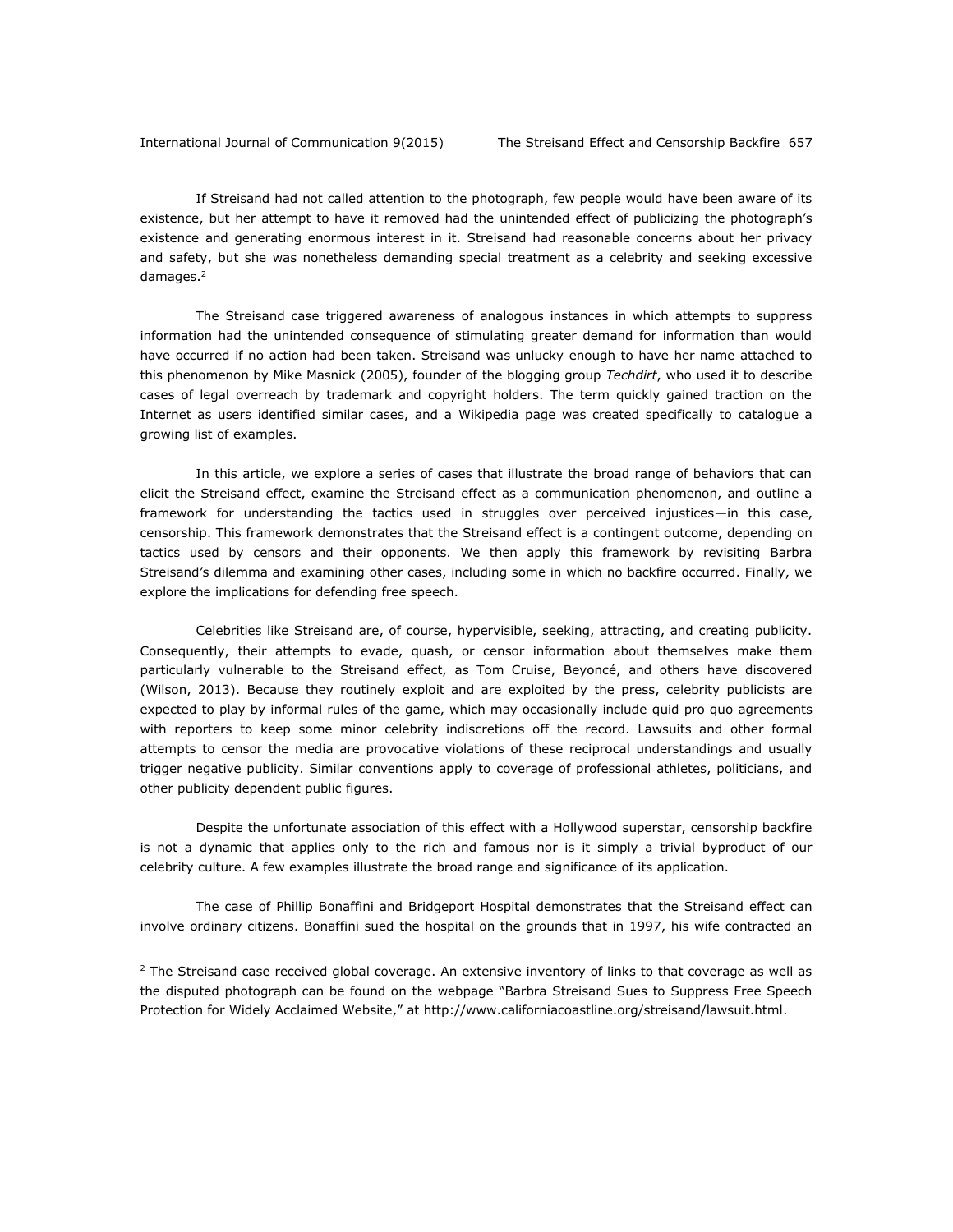infectious disease while undergoing cardiac surgery at Bridgeport and died. The hospital settled the suit. One of the conditions of the settlement was a confidentiality agreement that prohibited Bonaffini from discussing the case publicly. In 2002, however, he was quoted in a *Chicago Tribune* story about infectious diseases in hospitals, an apparent violation of the settlement agreement, and Bridgeport Hospital sued Bonaffini. This move received immediate national media coverage, making the hospital appear insensitive to the plight of the grieving spouse and his codefendant, a former patient confined to a wheelchair. In response to the negative publicity, Bridgeport Hospital quickly withdrew the suit, a decision that seemed to confirm the view "that legal action intended to relieve a public relations headache had created a public relations nightmare instead" (Herszenhorn, 2002, para. 1).

Even a child can trigger censorship backfire, as the 2012 case of nine-year-old Scottish schoolgirl Martha Payne illustrates. Payne photographed and wrote about her school lunches on her blog. Chef and food reformer Jamie Oliver tweeted his support, stimulating great interest in the blog: In two months, it received 3 million hits. In response, Argyll and Bute Council, the local government authority, banned Payne from taking photos of the lunches, claiming the pictures made the food staff fear for their jobs. After Martha blogged about the ban, the censorship story was soon picked up by national media and online sources. In a tweet, the Scottish Education Minister described the ban as "daft" (Hough & Johnson, 2012, para. 21). Due to the adverse publicity, the Council decision was soon reversed. Council leader Roddy McCuish told BBC Radio 4, "There's no place for censorship in Argyll and Bute Council and there never has been and there never will be" (para. 3).

The next example is unusual in that it involved not only a corporation—Trafigura, a multinational commodity trading company—but also the British government, a controversial legal maneuver, news media, and determined Twitter users. In 2009, Trafigura obtained a "super-injunction" to prevent the media from reporting a question that Labour parliamentarian Paul Farrelly asked during a British parliamentary session about the alleged 2006 dumping of toxic waste in the Ivory Coast that made thousands of people sick. *The Guardian* newspaper responded by publishing a statement that it had been prevented from printing a parliamentary question in violation of the 1689 Bill of Rights. The injunction prohibited the paper from identifying the parliamentarian, the nature of the question, where the question could be found, what company was involved, and even the existence of the injunction itself. Overnight, Twitter users tracked down the company, the parliamentarian, and the question; by morning, the full text of the question was published in two prominent blogs and in the magazine *Private Eye*. Trafigura withdrew its gag order by midday, and by early evening *The Guardian* published the story. Instead of an undesirable report about a three-year-old incident, both Trafigura and its law firm, Carter-Rick, became part of a much larger and more compelling story about press freedom and constitutional infringement (Leigh, 2009).

Governments are, of course, the usual suspects in censorship cases. Edward Snowden's 2013 disclosures about the secret global surveillance program run by the United States and allied governments (Greenwald, 2014; Gurnow, 2014; Harding, 2014) have far too many serious long-term ramifications to begin to unpack here. However, two early official censorial responses triggered the Streisand effect in a way that created ready fodder for satirists, comedians, and political cartoonists. Snowden provided Glenn Greenwald of *The Guardian* and two other reporters with exclusive access to his story and supporting documents, which the newspaper covered serially throughout the summer. In June, the Pentagon used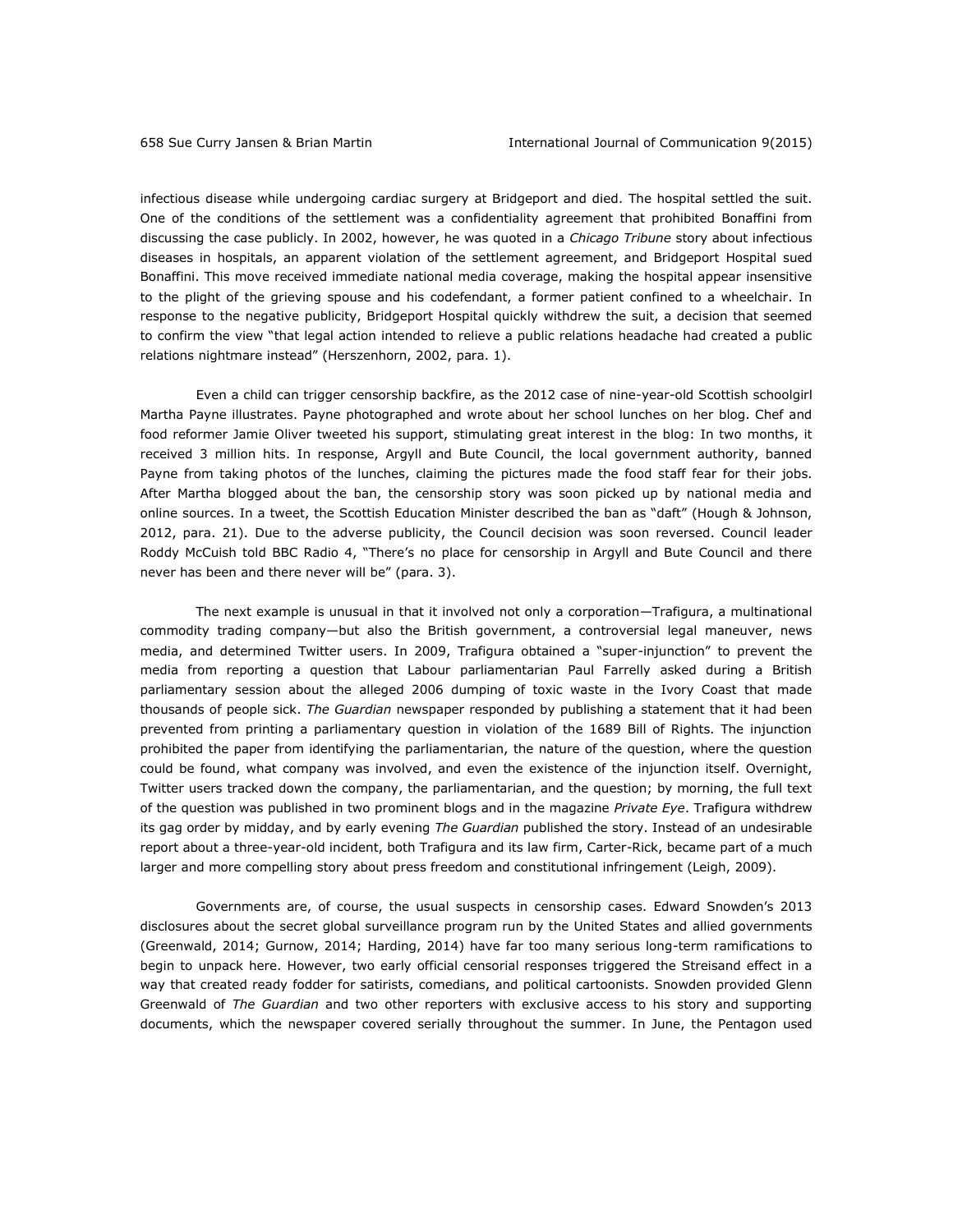computer filters to block U.S. military personnel's on-base access to all or parts of *The Guardian* website (Ackerman & Roberts, 2013). Similarly, the U.S. Senate Security Office directed Senate staffers and contractors to ignore the classified documents that Snowden had released, which were circulating freely on the Internet and excerpted in the mass media. If they inadvertently accessed the material, Senate personnel were instructed to "contact the Senate Security Office for assistance" (quoted in Hill, 2013, para. 6). Since the Snowden story dominated the news throughout the summer, these prohibitions were received by many as not only silly but also as evidence of the bureaucracy's detachment from reality. Masnick (2013) subtitled his *Techdirt* blog post about the prohibition "from the *i-prefer-not-to-begoverned-by-the-insane* dept," but even a journalist for the usually staid business magazine *Forbes* described the ban as "a terrible attempt to chase cats around trying to get them back into bags. And worst of all, puts staffers in the uncomfortable position of breaking protocol by following links on Google News" (Hill, 2013, para. 8).

A final example involves WikiLeaks. In 2010, not only did the U.S. government issue warnings to its employees prohibiting them from viewing WikiLeaks, it also pressured several Internet companies to cut off access to WikiLeaks. In response, however, Internet activists created hundreds of mirror sites hosting copies of the WikiLeaks site, thereby foiling attempts to block access and generating negative publicity for both the government and the companies that cooperated with the effort (Somaiya, 2010). Martin (2000) reported on similar online initiatives to provide access to information about the treatment of two Australian academics after university administrators tried to discourage publicity by threatening to sue for defamation.

To date, most of the discussion of the Streisand effect has occurred online. This is understandable because the Streisand case involved a website, the term "Streisand effect" was coined online, and Wikipedia has served as a repository for recording cases of the Streisand effect. In addition, the reach, penetration, and speed of the Web greatly amplify the Streisand effect, and the architecture of the Web provides metrics for precisely documenting the effect. Nonetheless, in *The Net Delusion*, Evgeny Morozov (2011) points out:

The logic behind the Streisand Effect . . . does not have much to do with the Internet. Throughout history there has hardly been a more effective way to ensure that people talk about something than to ban discussions about it. Herostratus, a young Greek man who in 356 BCE set fire to the Temple of Artemis at Ephesus, may be the world's first documented case of the Streisand Effect. Herostratus's ultimate punishment—that is, in addition to being executed—was for his act to be forgotten, on strict orders from the Ephesean authorities, who banned anyone from ever mentioning his name. And here we are, discussing the story of this narcissistic pyromaniac thousands of years later. (p. 121)

Like Morozov, Jansen (1988) also identified early awareness of this effect. She notes that in his *History* (109 AD), Tacitus commented on the paradoxical effect of Nero's censorship: "So long as the possession of these writings were attended by danger, they were eagerly sought and read: when there was no longer any difficulty in securing them, they fell into oblivion" (Tacitus quoted by Jansen, 1988, p.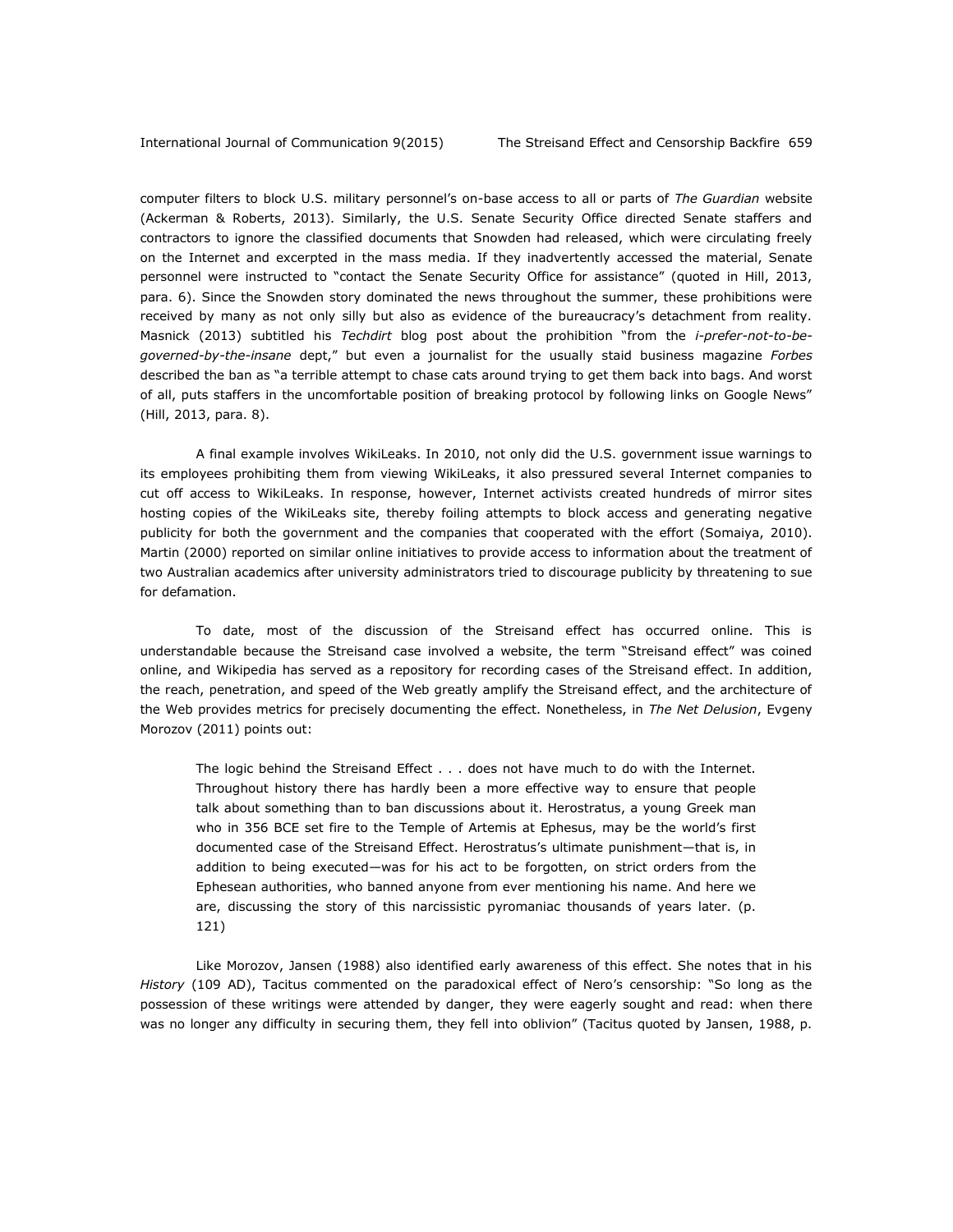$\overline{a}$ 

42). Jansen also contends that modern advertisers and publicists "have cynically used the *Tacitean principle*, the lure of forbidden fruit, in their marketing strategies" (1988, p. 42). Film promoters, for example, have been known to seek restricted ratings for their work to generate greater audience interest.

Except for Morozov's brief discussion, the Streisand effect has not yet received much scholarly attention.<sup>3</sup> The limited coverage it has received has been primarily in the context of addressing its implications for other topics, including ethics (Zhao, 2013), defamation (Marton, Wilk, & Rogal, 2010), marketing (Glazier, 2011), public relations (Smith, 2013), and WikiLeaks (Corneil, 2011 Eagleman, 2011). This pragmatic focus is understandable. Legal overreach has triggered a number of prominent cases of the Streisand effect; legal, public relations, reputation, and branding specialists are called upon to mediate or repair such damage, causing these fields to have strong commercial incentives to find ways to avoid the Streisand effect—to keep the metaphorical cats in the bag.

Our intent is different: We analyze the Streisand effect in terms of its communication constituents and social dynamics. While we share Streisand's regret that her name has been attached to the backfire effect, we also accept the fact that neither Nero nor the Ephesean authorities are likely to displace it. Although many still consider the effect to be a novel artifact of the Internet, we want to emphasize that there are many contemporary examples of the backfire effect operating offline. One of the most prominent is the McLibel case in which McDonald's sued two British anarchist activists over their group's leaflet "What's Wrong with McDonald's?" The activists, Helen Steel and Dave Morris, were not intimidated and resisted McDonald's in court. The case became the center of an international campaign that was a public relations disaster for the company (Donson, 2000; Vidal, 1997). Since then, corporations have been much more wary of outcomes similar to what might legitimately have been labeled "the McLibel effect."

Another widely publicized example involves Fox News Network's 2003 lawsuit charging Al Franken—then a comedian and political commentator and now a U.S. Senator—with copyright infringement over his book titled *Lies and Liars Who Tell Them: A Fair and Balanced Look at the Right*. Fox claimed that it owned the rights to the phrase "fair and balanced." Fox lost the lawsuit, but as a result of the publicity it generated, Franken's book shot to the top of bestseller lists. The Streisand effect might also have been called the "Fox effect."

Most examples of censorship that backfires, including some discussed in this article, have an ironic, triumphal, David-versus-Goliath quality about them: A powerful force mobilizes great resources to silence a weaker individual or group but misjudges the adversary (WikiLeaks activists) and the public's response (Bonaffini and McLibel cases) and is defeated. In reality, however, Goliath usually does prevail in everyday life, both on and off the Internet. Schools and workplaces, for example, routinely ban student

 $3$  The Streisand effect actually has a venerable prehistory, as anonymous netizens contributing to the "Streisand effect" Wikipedia page have recently noted. Sociologist Robert K. Merton (1936) described the "unanticipated consequences" of an action, distinguishing three types: those that are functional for the actor or social system; those that are dysfunctional, like the Streisand effect; and those that are irrelevant, neither functional nor dysfunctional.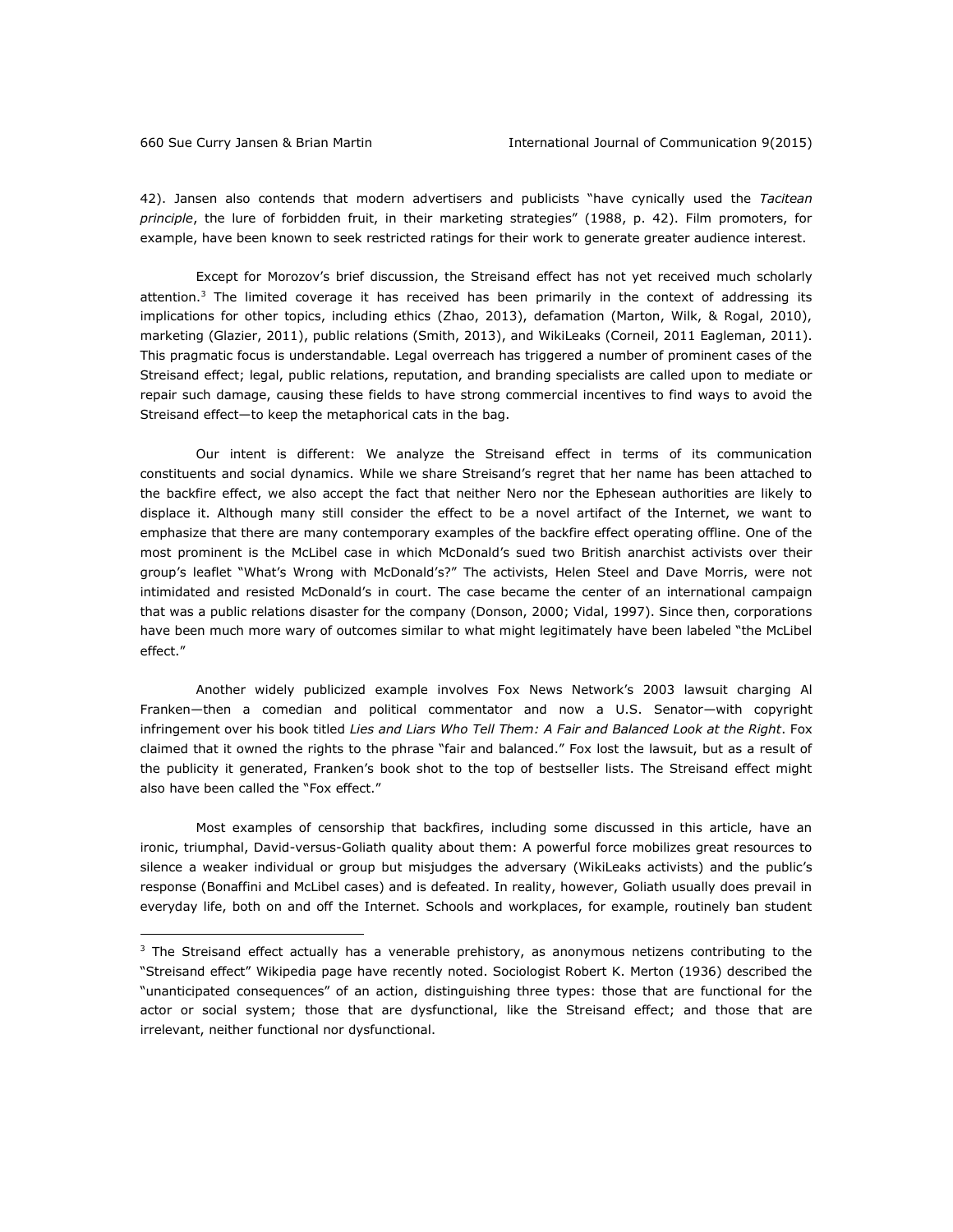and employee activities without any backfire (contra the Payne case). It is the element of surprise—or, from Goliath's viewpoint, miscalculation—that makes these cases noteworthy and compelling.

## **Censorship and Backfire Dynamics**

In the emerging literature on the Streisand effect, the word "backfire" is frequently used as an informal way to describe the effect. We have also used it that way in some instances above. Here, however, we move from colloquial usage to a more formal discussion of backfire theory (Martin, 2007) and its application to censorship (Jansen & Martin, 2003, 2004; Postigo, 2010; Yecies, 2008).

There is precedent for this move in the academic literature on censorship: Antoon de Baets (2012) has applied the concept to the censorship of history, describing the epistemological paradoxes involved in studying censorship and the distortions and omissions in the historical record that can result from both successful censorships and sometimes even from backfires that exaggerate the agency or virtues of a suppressed group. De Baets maintains, "Censorship may not suppress alternative views but rather generate them, and, by doing so, become counterproductive. Censorship backfires" (2012, p. 232). De Baets provides compelling examples and a useful taxonomy for analyzing censorship of history, but he does not examine the communication constituents of censorship and backfire dynamics. That is our objective here.

In theory at least, all member states of the United Nations formally support free expression under Article 19 of the Universal Declaration of Human Rights, and most democracies offer at least some minimal support for press freedom. Consequently, when nations or powerful private organizations censor, they generally need to rationalize their actions to reduce outrage by resorting to the methods described below (Jansen & Martin, 2003, 2004).

Consider extreme cases in which powerful individuals or groups take violent actions that an "impartial spectator"<sup>4</sup> (Sen, 2009, p. 124) would consider unjust, such as brutal police beatings, massacres of peaceful protesters, torture, and genocide. Although overwhelming force may be on their side, perpetrators and their allies still commonly take steps to reduce public outrage by using one or more of these five tactics (Martin, 2007):

- Covering up the action
- Devaluing the target

 $\overline{a}$ 

• Reinterpreting events by lying, minimizing consequences, blaming others, and using favorable framing

<sup>4</sup> Sen's concept of the impartial spectator builds on a similar idea developed by Adam Smith and is not to be confused with either modern scientific or journalistic concepts of objectivity. Sen's concept has many assumptions built into it including that the stranger is reasonable, has no vested interest in the outcome of the situation, and is not under threats of intimidation. It is a similar to a Weberian ideal type against which the actual testimony of spectators can be assessed.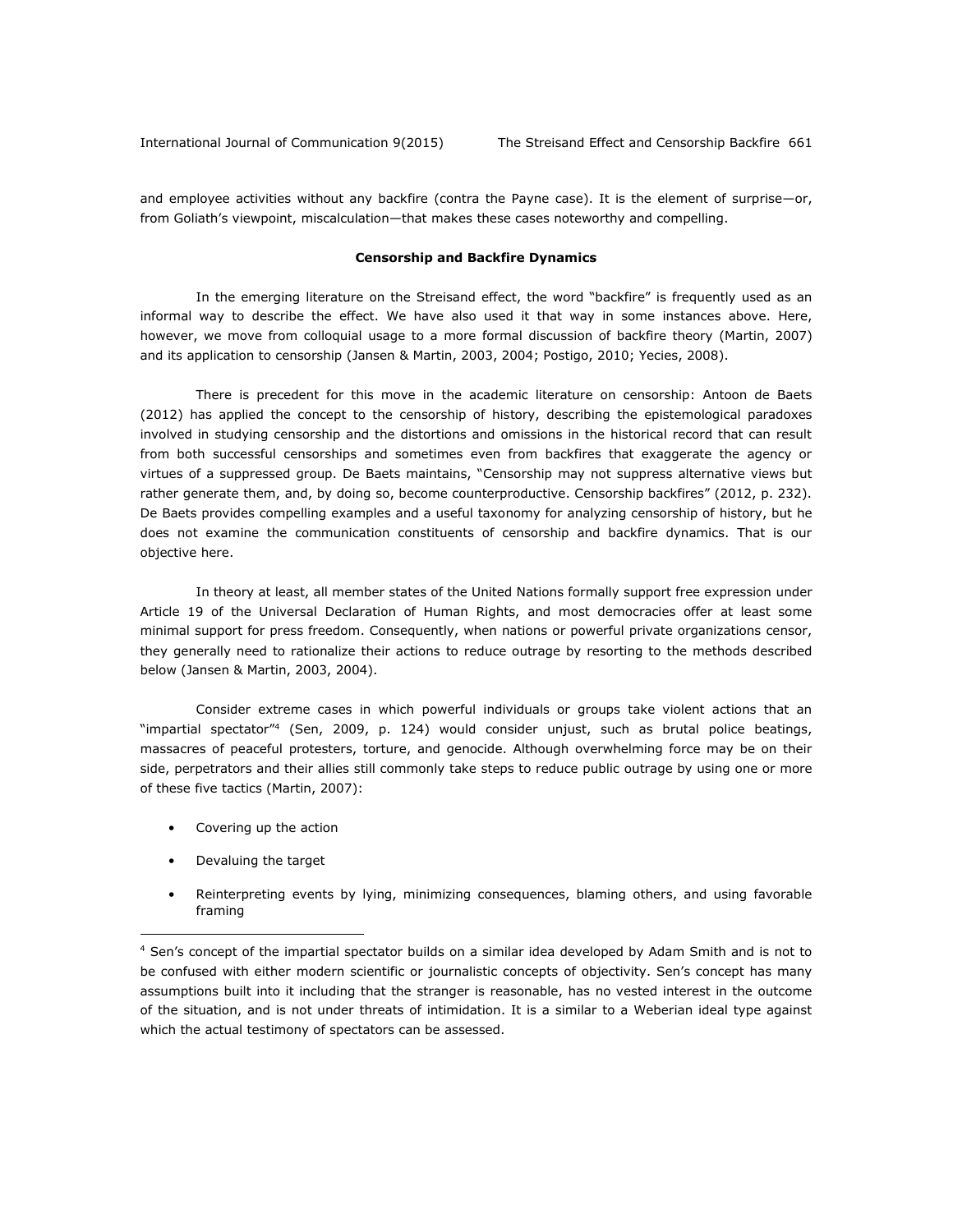- Using official channels to give an appearance of justice
- Intimidating or rewarding people involved

Even the most ruthless and powerful groups use these methods to justify their atrocities. For example, the Nazis used all five methods in their so-called euthanasia program to kill people with disabilities: The program was assiduously hidden from the general public; people with disabilities were stigmatized as a societal burden; those who had suspicions about what was happening, such as parents of victims, were met with lies about the cause of deaths; formal complaint procedures led nowhere; and protesting parents were threatened with losing their other children or worse (Martin, 2013).

These methods do not necessarily operate in any predictable sequence. They can occur before or after an action. For example, although it occurred a century ago, the Turkish government continues to devalue anyone who seeks to raise awareness of the 1915 Armenian genocide (Bloxham, 2005; Robertson, 2014).

Covering up the action is itself a form of censorship—censorship of censorship—much like the "super-injunction" imposed on the media by Trafigura. If the cover-up is successful, then other methods may not be necessary. If people, especially dissidents, suspect censorship, other methods may need to be deployed. When these methods fail to suppress outrage, demand for the censored information usually escalates, resulting in wide dissemination of the sensitive information, or backfire.

The backfire or outrage-management model is rooted in traditions of social justice research and activism. In the study of nonviolent action, the phenomenon of counterproductive attack has been called moral jiu-jitsu (Gregg, 1934/1966), political jiu-jitsu (Sharp, 1973), or the paradox of repression (Smithey & Kurtz, 1999). The backfire model expands this concept in two main ways. First, it looks at methods of reducing or increasing outrage as well as the outcome of backfire itself; in other words, it looks at the process or dynamics of backfire and the results of that process. Second, it can be applied to a wide range of topics well outside the template of nonviolence versus violence.

In most cases, only powerful perpetrators have the resources and authority to use all five methods. An individual perpetrator, such as a child molester, is likely to rely primarily on cover-up and intimidation of the victim. An institution, like a church containing child molesters, can more readily use official channels, intimidation, and rewards to reduce outrage.

Each of the five methods for reducing outrage can be countered with corresponding methods for increasing outrage:

- Exposing the action
- Validating the target
- Interpreting the events as unjust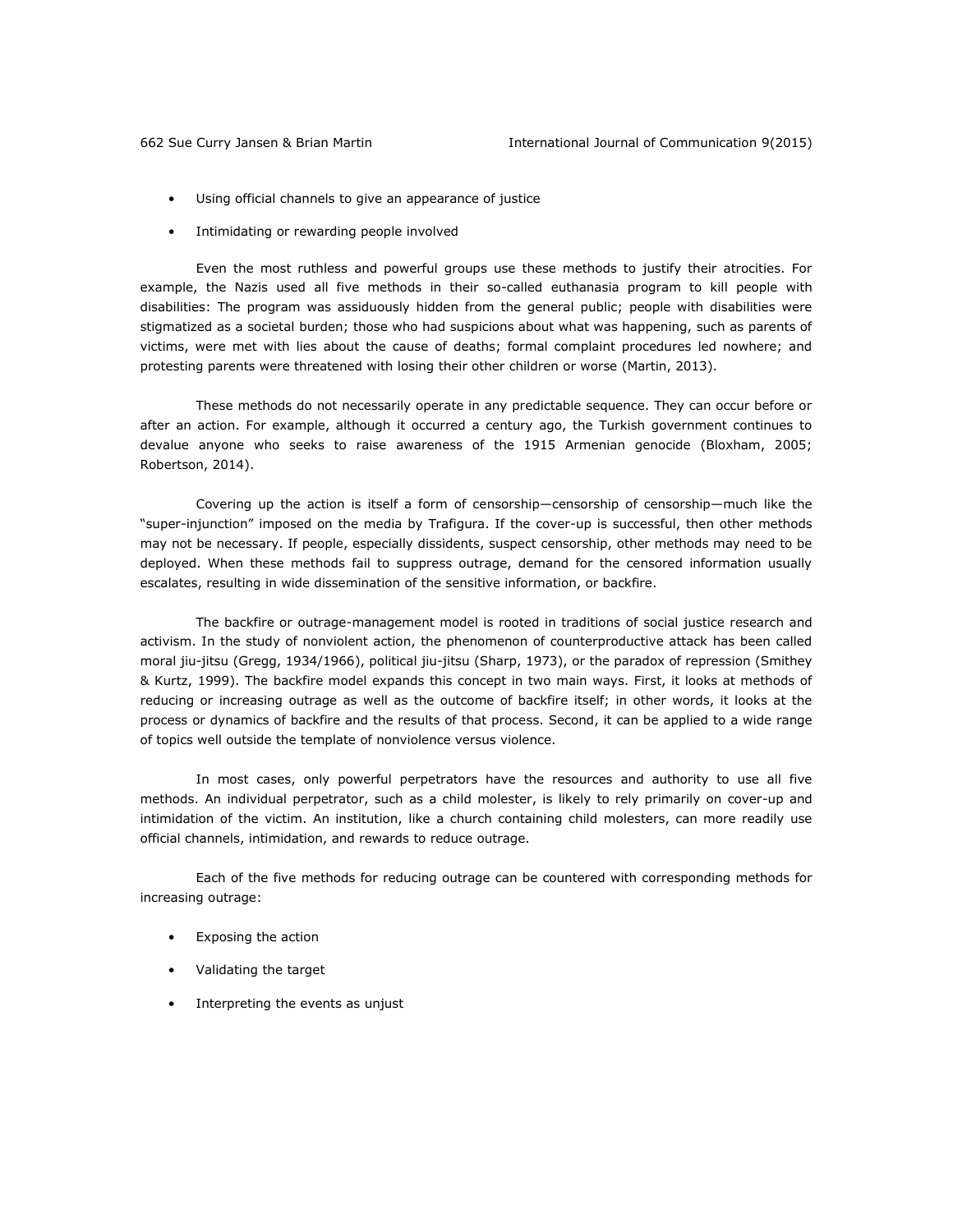- Avoiding or discrediting official channels and mobilizing public support
- Resisting intimidation and rewards

Applied to censorship, these techniques are straightforward, although not usually easy to implement. The backfire model recommends exposing the existence of the censorship; showing the value of and demonstrating support for the target or targets of the censorship; explaining what has happened countering lies, minimizing, and blaming—and framing the action pejoratively as censorship to generate popular concern rather than relying on appeal procedures, government agencies, or courts; and doing all this while being subjected to intimidation and/or tempted by rewards, bribes, awards, promotions, and the like.

The role of media is usually crucial, although sometimes word-of-mouth may be enough to arouse counter-responses to censorship at the organizational level or in very small communities. Most old and new media organizations, including those operating under oppressive regimes, have vested interests in and value orientations supportive of media autonomy (Englund, 2011). In some media traditions, including the U.S., attempts by powerful people or organizations to censor the less powerful play into the press and public's love of "underdog" stories—that is, stories that, in Finley Peter Dunne's immortal words, "comfort the afflicted and afflict the comfortable." Digital media activists not only inherit some of these old media values, they amplify them. The slogan "Information wants to be free" expresses the libertarian anticensorship bias of Internet activists and hackers.

In summary, backfire usually depends on media exposure; the value orientations of both old and new media generally predispose journalists, bloggers, and technology activists to oppose censorship, making them important potential allies in anticensorship struggles. Robert Jensen's *Writing Dissent* (2005) offers practical strategies for gaining access to mainstream media coverage. While there are no formal barriers to Internet access except requisite technical skills, finding an audience is another matter; however, supporters can create websites and use well-crafted, persuasive messages and documentation to contact potentially sympathetic bloggers and Twitter users who have large followings. It is important that such initiatives are carefully planned and developed as they, too, can backfire. Securing the assistance of respected, media-savvy, third-party advocates is especially effective: Charlotte Ryan and William Gamson (2011) provide a useful model for academics interested in becoming advocates for underresourced groups. Sometimes lawyers will take on such cases pro bono.

## **Backfire Tactics in Action**

Barbra Streisand is not a government; her word is not law. That is obvious, but it is important to remember when analyzing her attempt to block public access to the photo of her mansion. In principle, Streisand could have used any of the five methods for reducing outrage: cover-up, devaluation, reinterpretation, official channels, and intimidation. If her legal action had passed unnoticed by the wider public, constituting a sort of de facto cover-up, she would have had a chance of success; however, the publicity about her legal action served as a powerful countertactic of exposure. Streisand did not attempt to devalue the photographer or his photograph. Her legal action in effect framed the issue as privacy, but there was no organized campaign to promote this framing. Those opposed to Streisand's action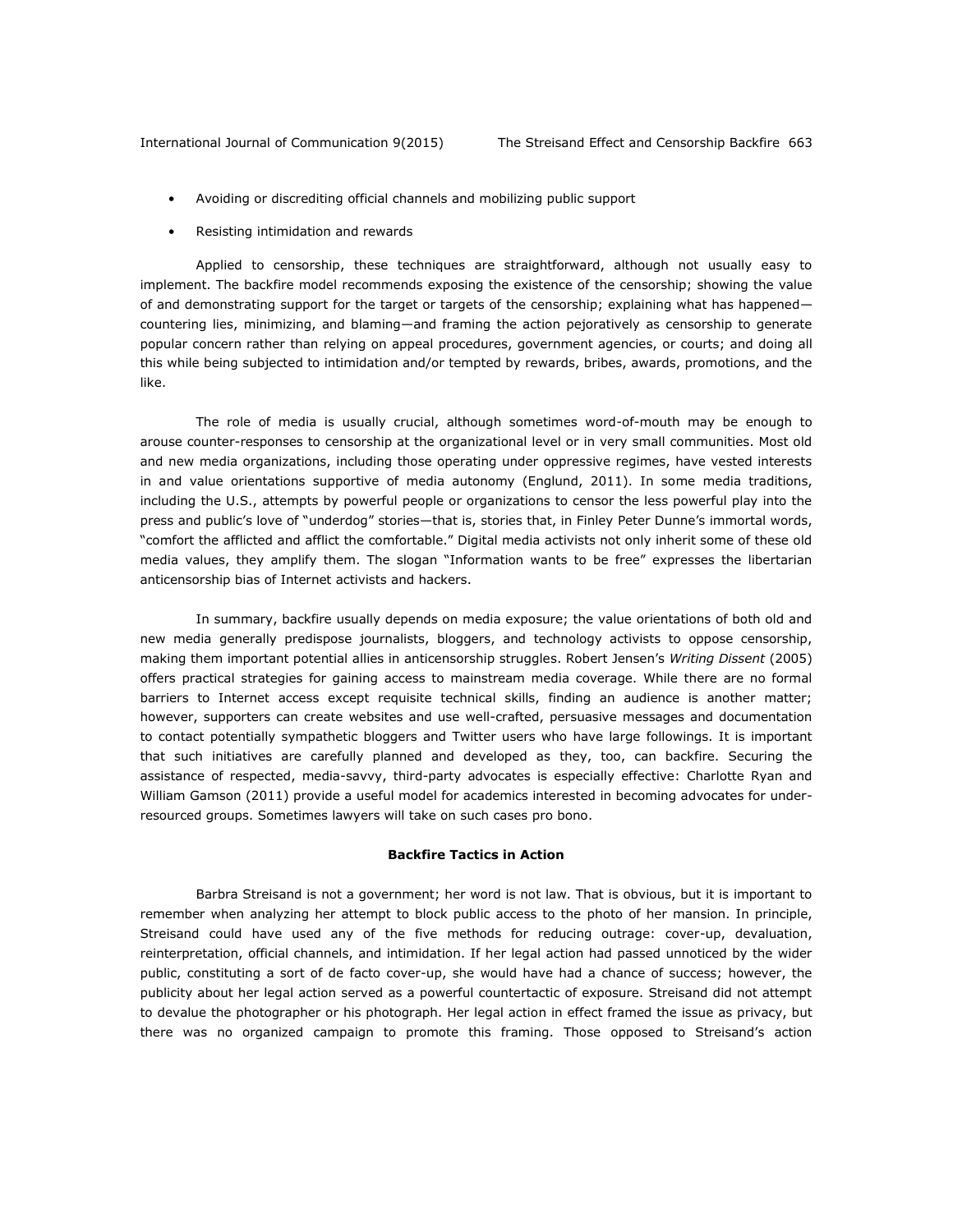interpreted it as censorship. In the interpretative struggles over the photo, an important argument in photographer Kenneth Adelman's defense was that he had not singled out Streisand; instead, his photographs were part of a public service documenting coastal erosion. These facts also served to validate the photo by showing it belonged in a category very different from photos by paparazzi.

Streisand used an official channel, the courts, to mount her case; this was different than using the courts to dampen outrage over censorship. Finally, the claimed damages of \$50 million could be seen as a form of intimidation. This might have been effective in inducing acquiescence if the matter had not been made public. However, publicity about the exorbitant monetary demand—far greater than most people would judge appropriate for the alleged transgression—only increased outrage over Streisand's actions.

In summary, Streisand had limited capacity to reduce outrage over her attempt to block access to the photo. As a rich, famous, private individual, she could launch intimidating legal action but could do little to stem the reaction following publicity about her legal action.

To fully appreciate the capacity of powerful groups to reduce outrage over censorship, it is necessary to examine cases that did not backfire—cases in which there was no Streisand effect. The flaw in looking only at instances of the Streisand effect is that there is no control group; the cases examined are potentially atypical. The same sort of problem occurs when studying what makes an individual or a company successful: If only successful cases are examined, and their characteristics are assumed to be the cause of success, the possibility that chance and circumstance were crucial is missed (Rosenzweig, 2007; Taleb, 2001).

With this stricture in mind, we turn to some examples of censorship that did not cause outrage or attract greater attention to the censored information, at least not initially. In doing this, there is, of course, a fundamental limitation: The most successful efforts at censorship are little known, or not known at all, because "One of the first words to be censored by the censors is the word 'censorship'" (Scammell, 1988, p. 8). We are therefore limited to cases in which censorship has failed to at least a limited extent. To address this conundrum, we use the concept of "layered censorship": information about an event that is differentially available as if it were originating at the center of an onion. Near the core, a few individuals—perhaps just one—have the most comprehensive information. In the next outer layer of the onion, more individuals have information, but it is less detailed. Further layers continue this pattern, with ever more individuals having less information; in the outer layers, most people know nothing.

An exemplar of the information onion analogy is a story that is never reported in the mass media, but only in a few alternative media outlets. Within certain circles the story is known, but most people know nothing about it. In this and other examples, censorship is not absolute, but is effective enough to limit awareness and understanding of the issue, reducing the potential for popular concern. All of our examples involve layered censorship. If the censorship were completely effective, it would remain undetected. Sometimes, however, with the passage of time, information that was once highly sensitive loses its volatility and becomes public: Those currently in power may release it or records may be deposited in archives and later discovered or reinterpreted by historians.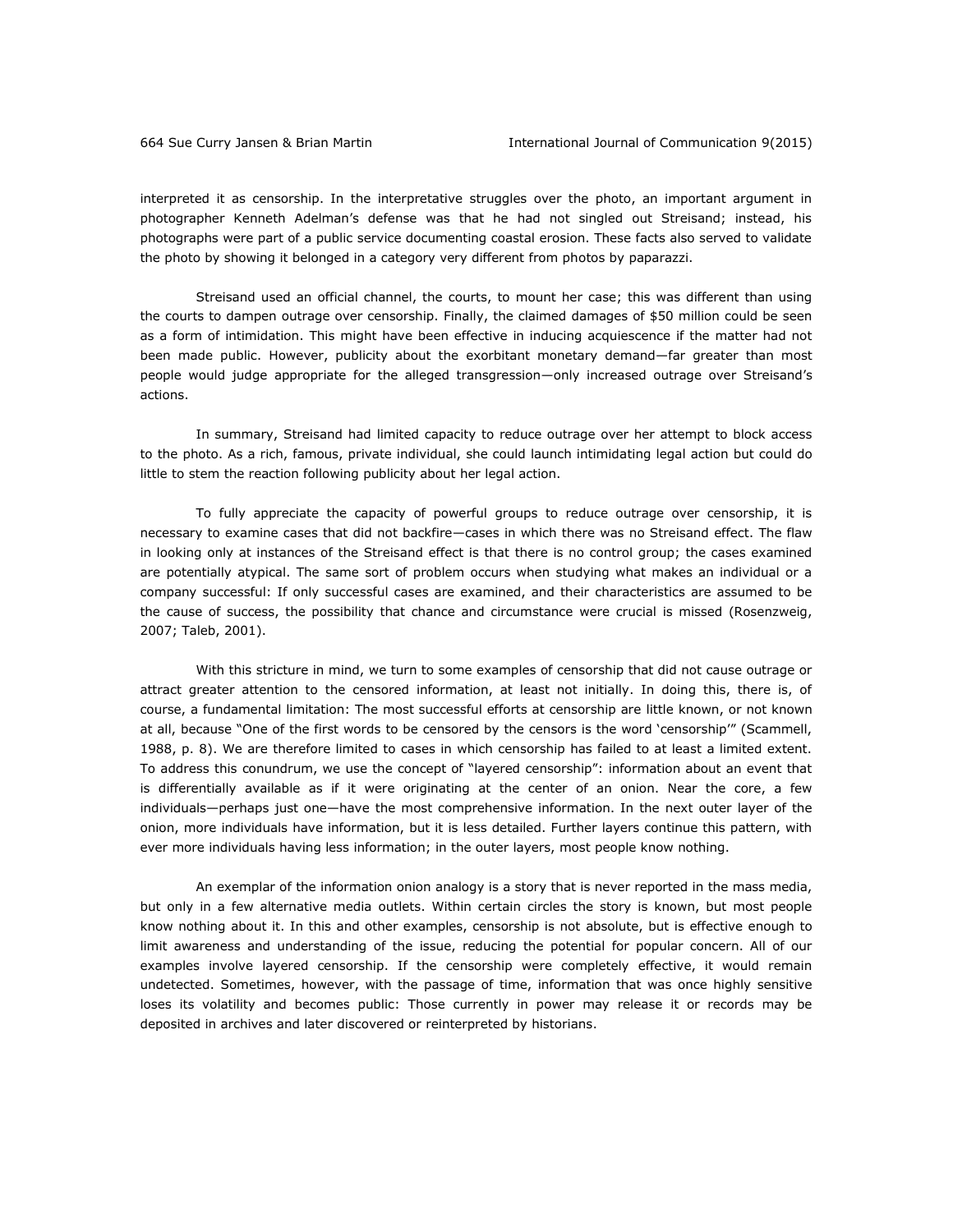The Cold War is a case in point. Both superpowers have released archival documents that were once closely guarded secrets. The Soviet archives offer a paradoxical take on censorship: At the same time that its propaganda arm was mythologizing Lenin as a secular godhead, its censorship bureaucracy, Glavit, was censoring the works included in the Soviet edition of Lenin's "complete" writings because his ideas did not conform to then-current ideology. That censorship was, in turn, censored, and the cover-up succeeded. Party insiders had nothing to gain and everything to lose by disclosing it. With the demise of the Soviet Union in 1991, however, opening the secret archives contributed to the legitimacy of the new order under Boris Yeltsin and pounded a metaphoric nail in the communist coffin. The move demythologized Lenin and revealed that some of the worst excesses of the Stalinist era had their roots in Leninism (Pipes, 1996; Volkogonov, 1994). The change of regimes had already consumed the potential for any immediate backfire.

For many years, U.S. authorities denied rumors about the existence of Operations Northwoods and Mongoose, actually a series of plots designed to sabotage the Castro regime, most infamously a 1960–1961 CIA scheme involving the mafia in a plot to assassinate Fidel Castro. Since a large number of people were involved in various actions associated with these intrigues, there were rumors, but the rumors and investigative reporters who pursued them were devalued and dismissed as part of the radical lunatic fringe. It was implied that no sensible person would believe that their government could be involved in such bizarre activities. But in 1975, a Senate investigation headed by Senator Frank Church (1975) confirmed the existence of the mafia-related plot. In this case, all five methods were successfully invoked and succeeded for 15 years in keeping the operation secret or at least, in the language of the time, "plausibly deniable." By the time these activities were publicly disclosed in the immediate wake of the Watergate affair, the public had already had its fill of outrage and was ready for reform and reconciliation. The effect of the Church report was cathartic, vindicating the investigative reporters who had pursued the Cuba story, clearing the air, and creating strong momentum for reorganizing U.S. intelligence agencies.

A current example of censorship of censorship is what used to be called the Echelon spying system, led by the U.S. National Security Administration in association with its counterparts in the UK, Canada, Australia, and New Zealand, in which electronic information gathered from communication satellites and elsewhere was collected, analyzed, and shared. The program was so secret that even its name was classified. In the 1970s and 1980s, activist investigators in Britain unearthed information about Echelon. Later, Nicky Hager, an investigator in New Zealand, gathered more detailed information and published an exposé titled *Secret Power* (Hager, 1996), but this reached only a small audience of people concerned about government spying. Shortly after this, Steve Wright wrote a report to the European Parliament that mentioned Echelon and generated media attention and public debate (Wright, 2005). People who study government surveillance have long been aware of Echelon and related programs, but most of the wider public was unaware until Edward Snowden's 2013 revelations.

Intimidation is a common tactic in censorship systems run by repressive governments. It is also present in antiterrorism legislation. According to Section 215 of the 2001 Patriot Act, the FBI can require librarians to produce patrons' circulation records during terrorist investigations and impose gag orders on librarians who complied with these requests. The American Library Association (ALA) protested against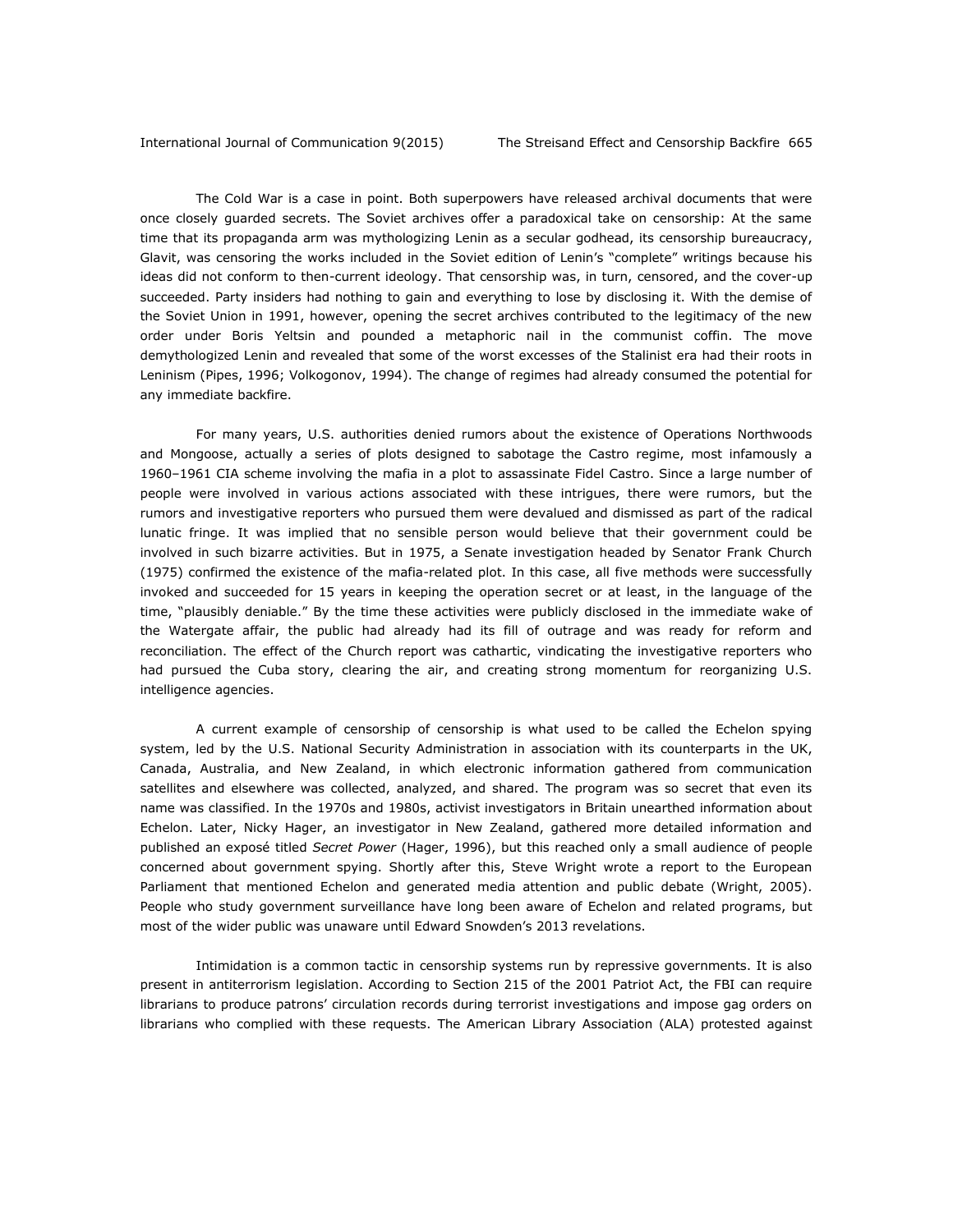this provision of the act, and some changes were made in the 2006 revision of the Patriot Act, which seemed to mollify the ALA. It is not clear whether any such requests were ever made by the FBI or if any librarians were forced to comply. Given massive government surveillance of Internet communications and commercial transactions, library circulation records would likely be a low-yield information target for investigators, whereas placating the ALA could be favorably reframed as an act of justice by a responsive Congress.

Intimidation is also involved in many legal cases: As a condition of obtaining a settlement, parties have to agree not to reveal the terms of the settlement and sometimes not to say anything about the case itself. In the McLibel case, McDonald's offered a settlement to Steel and Morris; however, they refused because of the confidentiality requirements demanded by McDonald's. There are no doubt cases where both the litigant and the defendant would prefer to keep the information involved in a case from becoming public; however, in many cases, the injured party would like to be vindicated by having the facts known. In a sense, the censor legally purchases censorship in cases that impose gag orders. There are even cases where employees of an organization involved in a settlement are subject to gag orders even though they reap no direct personal benefit from the settlement.

In some of the above cases where censorship did not backfire, only one tactic was used: Covering up the action, namely censoring the censorship, was enough—at least for a period of time (the Soviet case, the Echelon case). In others, all five tactics were needed as information slowly leaked from the core of the onion to surrounding layers (the U.S. Cold War case). Intimidation and reframing, along with some minor reforms, worked in the ALA case. In the Cold War cases, the passage of time and changes in power structures successfully bypassed what might have been highly volatile backfires if the information had become public at the time it was suppressed.

### **Conclusions**

Barbra Streisand's attempt to remove access to a photo of her mansion was counterproductive for her immediate goal and had the unanticipated side effect of creating awareness of the general phenomenon of counterproductive censorship through the label "the Streisand effect." Other examples of the backfire effect were identified, with a compendium of cases provided. We can draw several lessons from this exercise.

First, in practical terms, conceptualizing the Streisand effect offers moral support and guidance to opponents of censorship, both in showing that censorship efforts can be challenged and that the way to do it is by publicizing them to wider audiences. This does, however, beg the question of whether the Streisand effect serves the public interest at large. Clearly it does not when publicists and promoters cynically create pseudoevents designed to trigger backfire as a means of increasing audience demand for a film or book.

Second, although the concept of the Streisand effect serves to sensitize interested parties to the phenomenon, it has a serious limitation: It looks only at instances when censorship efforts failed, giving most attention to those in which they failed in a spectacular fashion. Missing from the equation are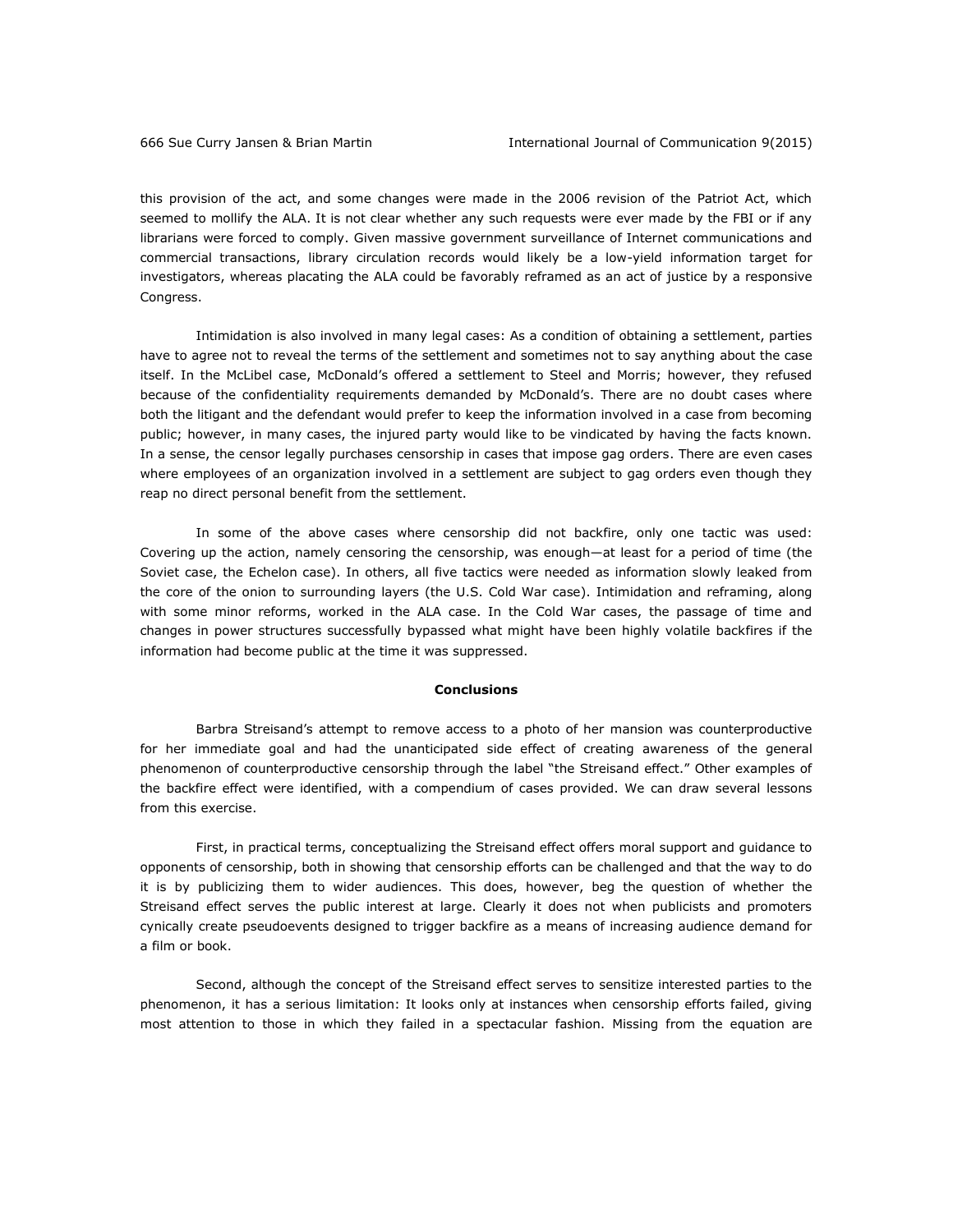instances when censorship efforts were completely or substantially successful. To better understand these sorts of cases and put the Streisand effect in context, we have looked at a model of outrage management. Powerful actors can reduce public outrage stemming from their actions through five methods: cover-up, devaluation of the target, reinterpretation of the events, official channels that give an appearance of justice, and intimidation and rewards. In many cases, these methods are sufficient to limit public concern about censorship. Only when these methods fail in a major way does the censorship backfire, creating an instance of the Streisand effect.

Third, our analysis of outrage management highlights the fact that censorship is a process rather than a singular action or an outcome. In many cases, something is hidden, at least to certain audiences, but remains potentially vulnerable to wider exposure, indicating that deliberate processes are involved in maintaining secrecy or limiting visibility. In other words, censorship seldom can be achieved with finality, but instead commonly requires active maintenance, using the methods for inhibiting outrage.

Fourth, becoming aware of the processes of outrage management also stimulates awareness of tactics for challenging censorship by exposing its existence, validating the censored information, explaining the importance of free expression, not relying on official channels for solutions but instead mobilizing wider awareness and support, and resisting intimidation and rewards. Much commentary on free speech focuses on legal protections, especially in the United States, where discussions of free speech treat the First Amendment as the centerpiece of attention. Legal protection is, however, only one facet of free speech struggles, as becomes obvious when looking at the situation in countries like Australia with no explicit constitutional or other formal legal protection of free speech. Furthermore, First Amendment considerations and much free speech commentary focus on censorship by governments, whereas corporations and other groups are frequently implicated in censorship (Jansen, 1988, 2010).

Fifth, media coverage is crucial to triggering backfire. The value orientations of media practitioners and Internet activists make them potential allies in struggles against censorship, but they need to be approached strategically, ideally by respected third-party individuals or groups.

Finally, the Streisand effect is valuable in heightening awareness of the possibility that attempted censorship can be counterproductive and that this can happen to any group, or indeed any individual, as in the case of Streisand herself. For greater awareness of how to challenge censorship, it is valuable to examine the ongoing processes of restricting public knowledge and concern, not only about the specific information or actions that are hidden but also about censorship itself.

## **What Does the Future Hold?**

It is impossible to predict, with any accuracy, the future of this volatile phenomenon. Too many variables are involved; however, free expression optimists can hope that greater awareness of the hazards of the Streisand effect may inhibit would-be Goliaths and empower future Davids. Conversely, pessimists will worry that this knowledge may lead the powerful to further refine methods of silencing their adversaries. Perhaps the most likely outcome lies somewhere between these extremes. As lawyers, crisis management advisors, and brand managers advise their clients of the hazards of Streisand-effect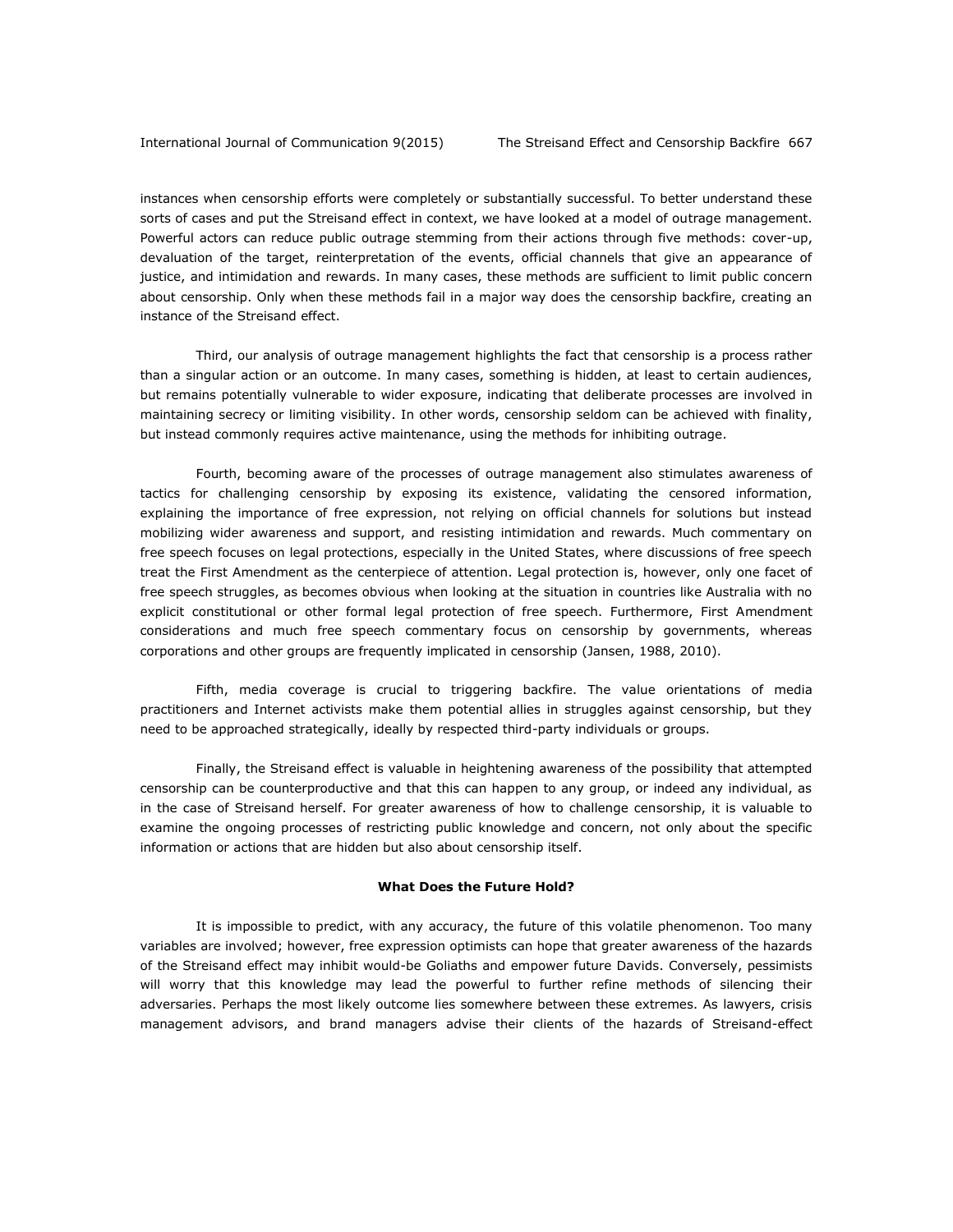backfires, the powerful may exercise more restraint in selecting their targets, avoiding those that are likely to trigger media attention and public sympathy. If history is any guide, however, when the powerful and their advisors do act to suppress information, they will try to develop more effective ways of concealing and maintaining their censorships.

But from a social justice perspective, this is still a net gain for David. As human rights and communication activist Cees Hamelink (2011) has pointed out, the "march through human history is slow progression. It has the character of the famous *Echternach* procession in which the participants take two steps forward and one step backward. Eventually though, the procession reaches its destination" (p. 31). In this case, the destination is a more just social distribution of rights to free expression.

### **References**

- Ackerman, S., & Roberts, D. (2013, June 28). US army blocks access to Guardian website to preserve "network hygiene." *The Guardian*. Retrieved from <http://www.theguardian.com/world/2013/jun/28/us-army-blocks-guardian-website-access>
- Bloxham, D. (2005). *The great game of genocide: Imperialism, nationalism, and the destruction of the Ottoman Armenians.* Oxford: Oxford University Press.
- Church, F. (1975). Church Committee reports. *Interim report: Alleged assassination plots involving foreign leaders*. ARRC Public Library. Retrieved from [http://www.aarclibrary.org/publib/contents/church/contents\\_church\\_reports.htm](http://www.aarclibrary.org/publib/contents/church/contents_church_reports.htm)
- Corneil, D. (2011). Harboring Wikileaks: Comparing Swedish and American press freedom in the Internet age. *California Western International Law Journal, 41*(2), 477-522.
- De Baets, A. (2012). Censorship backfires. In M. Huff & A. L. Roth (Eds.), *Censored 2013* (pp. 223–234). New York, NY: Seven Stories Press.
- Donson, F. J. L. (2000). *Legal intimidation: A SLAPP in the face of democracy.* London, UK: Free Association Books.
- Eagleman, D. (2011). *Why the net matters.* Edinburgh, Scotland: Canongate.
- Englund, H. (2011). *Human rights and African airwaves.* Bloomington, IN: Indiana University Press.
- Greenwald, G. (2014). *No place to hide: Edward Snowden, the NSA and the surveillance state.* London, UK: Hamish Hamilton.
- Gregg, R. B. (1966). *The power of nonviolence* (2nd ed.). New York, NY: Schocken Books. (Original work published 1934)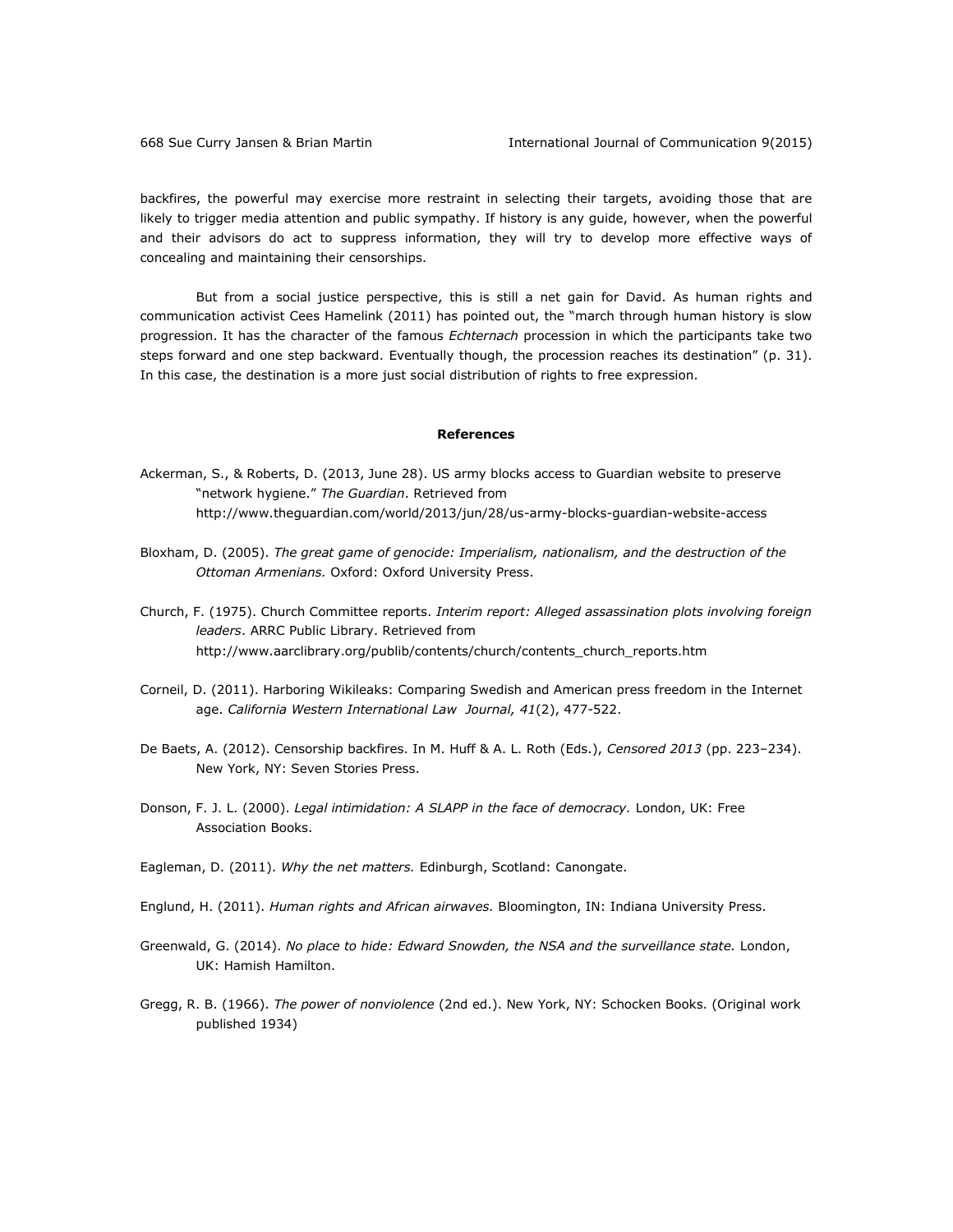- Gurnow, M. (2014). *The Edward Snowden affair: Exposing the politics and media behind the NSA scandal.*  Indianapolis, IN: Blue River Press.
- Hager, N. (1996). *Secret power: New Zealand's role in the international spy network.* Nelson, New Zealand: Craig Potton.
- Hamelink, C. J. (2011). Global justice and global media: The long way ahead. In S. C. Jansen, J. Pooley, & L. Taub-Pervispour (Eds.), *Media and social justice* (pp. 27–32). New York, NY: Palgrave Macmillan.
- Harding, L. (2014). *The Snowden files: The inside story of the world's most wanted man.* London, UK: Guardian Books.
- Herszenhorn, D. M. (2002, July 26). Hospital drops legal action to stem tide of bad publicity. *The New York Times.* Retrieved from [http://www.nytimes.com/2002/07/27/nyregion/hospital-drops-legal](http://www.nytimes.com/2002/07/27/nyregion/hospital-drops-legal-action-to-stem-tide-of-bad-publicity.html)[action-to-stem-tide-of-bad-publicity.html](http://www.nytimes.com/2002/07/27/nyregion/hospital-drops-legal-action-to-stem-tide-of-bad-publicity.html)
- Hill, K. (2013, June 14). Senate staffers told to pretend top secret documents are not widely available on Web. *Forbes.* Retrieved fro[m http://www.forbes.com/sites/kashmirhill/2013/06/14/senate](http://www.forbes.com/sites/kashmirhill/2013/06/14/senate-staffers-told-to-pretend-top-secret-documents-are-not-widely-available-on-web/)[staffers-told-to-pretend-top-secret-documents-are-not-widely-available-on-web/](http://www.forbes.com/sites/kashmirhill/2013/06/14/senate-staffers-told-to-pretend-top-secret-documents-are-not-widely-available-on-web/)
- Hough, A., & Johnson, S. (2012, June 15). Victory for Martha Payne as Argyll and Bute council backs down on school dinner blog ban. *The Telegraph*. Retrieved from [http://www.telegraph.co.uk/education/educationnews/9333975/Victory-for-Martha-Payne-as-](http://www.telegraph.co.uk/education/educationnews/9333975/Victory-for-Martha-Payne-as-Argyll-and-Bute-council-backs-down-on-school-dinner-blog-ban.html)[Argyll-and-Bute-council-backs-down-on-school-dinner-blog-ban.html](http://www.telegraph.co.uk/education/educationnews/9333975/Victory-for-Martha-Payne-as-Argyll-and-Bute-council-backs-down-on-school-dinner-blog-ban.html)
- Jansen, S. C. (1988). *Censorship: The knot that binds power and knowledge.* New York, NY: Oxford University Press.
- Jansen, S. C., & Martin, B. (2003). Making censorship backfire. *Counterpoise, 7*(2), 5–15.
- Jansen, S. C., & Martin, B. (2004). Exposing and opposing censorship: Backfire dynamics in freedom-ofspeech struggles. *Pacific Journalism Review, 10*(1), 29–45.
- Jensen, R. (2005). *Writing dissent.* New York, NY: Peter Lang.
- Leigh, D. (2009, October 14). Trafigura drops bid to gag Guardian over MP's question. *The Guardian.*  Retrieved from [http://www.theguardian.com/media/2009/oct/13/trafigura-drops-gag-guardian](http://www.theguardian.com/media/2009/oct/13/trafigura-drops-gag-guardian-oil)[oil](http://www.theguardian.com/media/2009/oct/13/trafigura-drops-gag-guardian-oil)
- Martin, B. (2000). Defamation havens. *First Monday: Peer-Reviewed Journal on the Internet, 5*(3). Retrieved from<http://firstmonday.org/htbin/cgiwrap/bin/ojs/index.php/fm/article/view/734/643>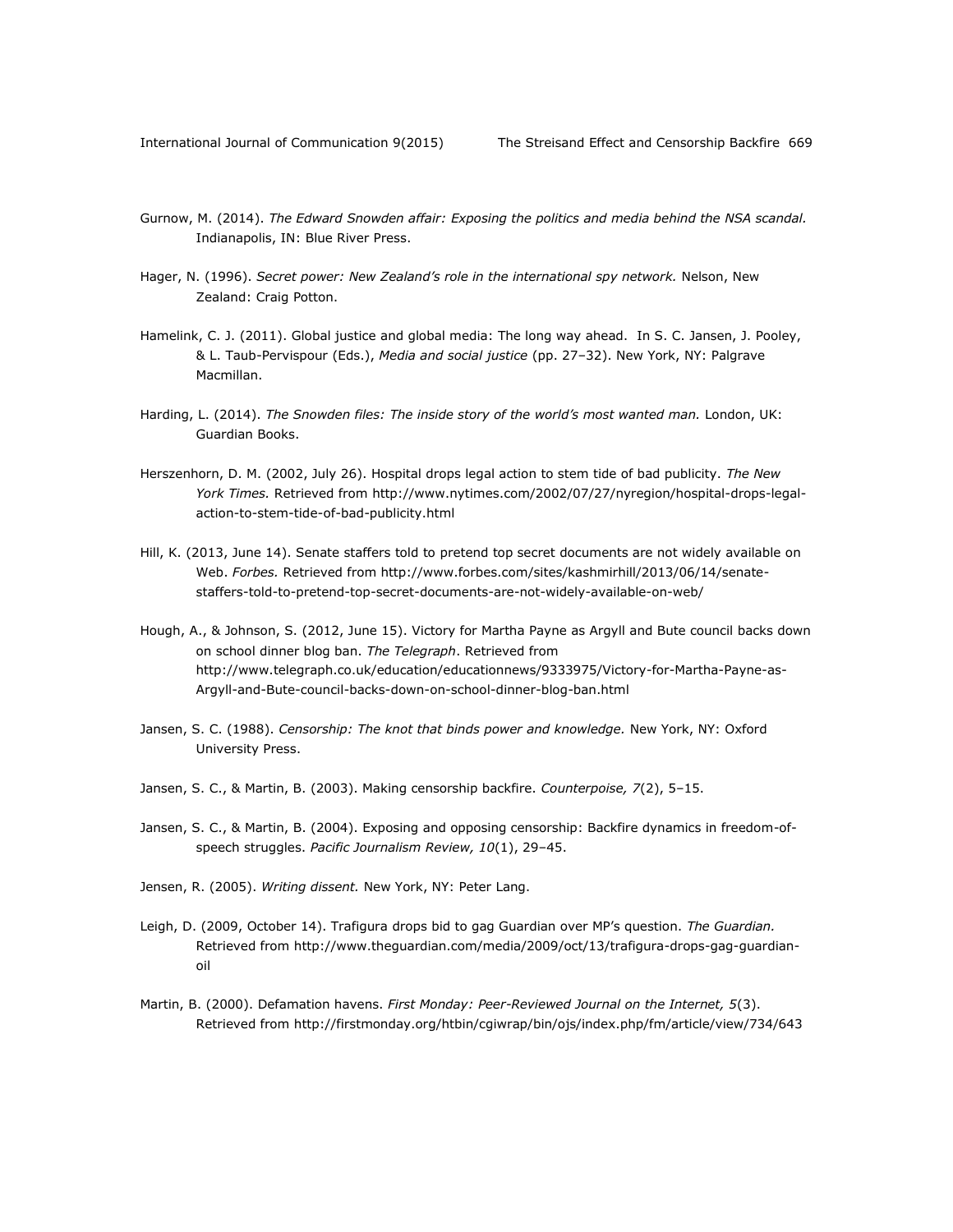Martin, B. (2007). *Justice ignited: The dynamics of backfire.* Lanham, MD: Rowman & Littlefield.

- Martin, B. (2013, June 6). Euthanasia tactics: Patterns of injustice and outrage. *SpringerPlus, 2*(256). Retrieved from<http://www.springerplus.com/content/2/1/256>
- Marton, K. J., Wilk, N., & Rogal, L. (2010). Protecting one's reputation—How to clear a name in a world where name calling is so easy. *Phoenix Law Review, 4*, 53–84.
- Masnick, M. (2005, January 5). Since when is it illegal to just mention a trademark online? *Techdirt*. Retrieved from<http://www.techdirt.com/articles/20050105/0132239.shtml>
- Masnick, M. (2013, June 17). Congressional staffers told to pretend NSA leak docs don't exist; so how are they supposed to respond? *Techdirt.* Retrieved from [http://www.techdirt.com/articles/20130614/23254623483/congressional-staffers-told-to](http://www.techdirt.com/articles/20130614/23254623483/congressional-staffers-told-to-pretend-nsa-leak-docs-dont-exist-so-how-are-they-supposed-to-respond.shtml)[pretend-nsa-leak-docs-dont-exist-so-how-are-they-supposed-to-respond.shtml](http://www.techdirt.com/articles/20130614/23254623483/congressional-staffers-told-to-pretend-nsa-leak-docs-dont-exist-so-how-are-they-supposed-to-respond.shtml)
- Merton, R. K. (1936). The unanticipated consequences of purposive social action, *American Sociological Review, 1*, 894–904.
- Morozov, E. (2011). *The net delusion: The dark side of Internet freedom.* New York, NY: PublicAffairs.
- Pipes, R. (Ed.). (1996). *The unknown Lenin: From the secret archive.* New Haven, CT: Yale University Press.
- Postigo, H. (2010). Information communication technologies and framing for backfire in the digital rights movement: The case of Dmitry Sklyarov's advanced e-book processor. *Social Science Computer Review, 28*(2), 232–250. doi:10.1177/0894439309336943
- Robertson, G. (2014). *An inconvenient genocide: Who now remembers the Armenians?* Sydney, Australia: Random House.
- Rosenzweig, P. (2007). *The halo effect . . . and the eight other business delusions that deceive managers.*  New York, NY: Free Press.
- Ryan, C., & Gamson, W. (2011). Sustaining collaboration: Lessons from the media research and activism project. In S. C. Jansen, J. Pooley, & L. Taub-Pervispour (Eds.), *Media and social justice* (pp. 71– 82). New York, NY: Palgrave Macmillan.
- Scammell, M. (1988). Censorship and its history: A personal view. In K. Boyle (Ed.), *Information, freedom and censorship 1988: Article 19 world report 1988* (pp. 1–18). London, UK: Random House.
- Sen, A. (2009). *The idea of justice.* Cambridge, MA: Harvard University Press.